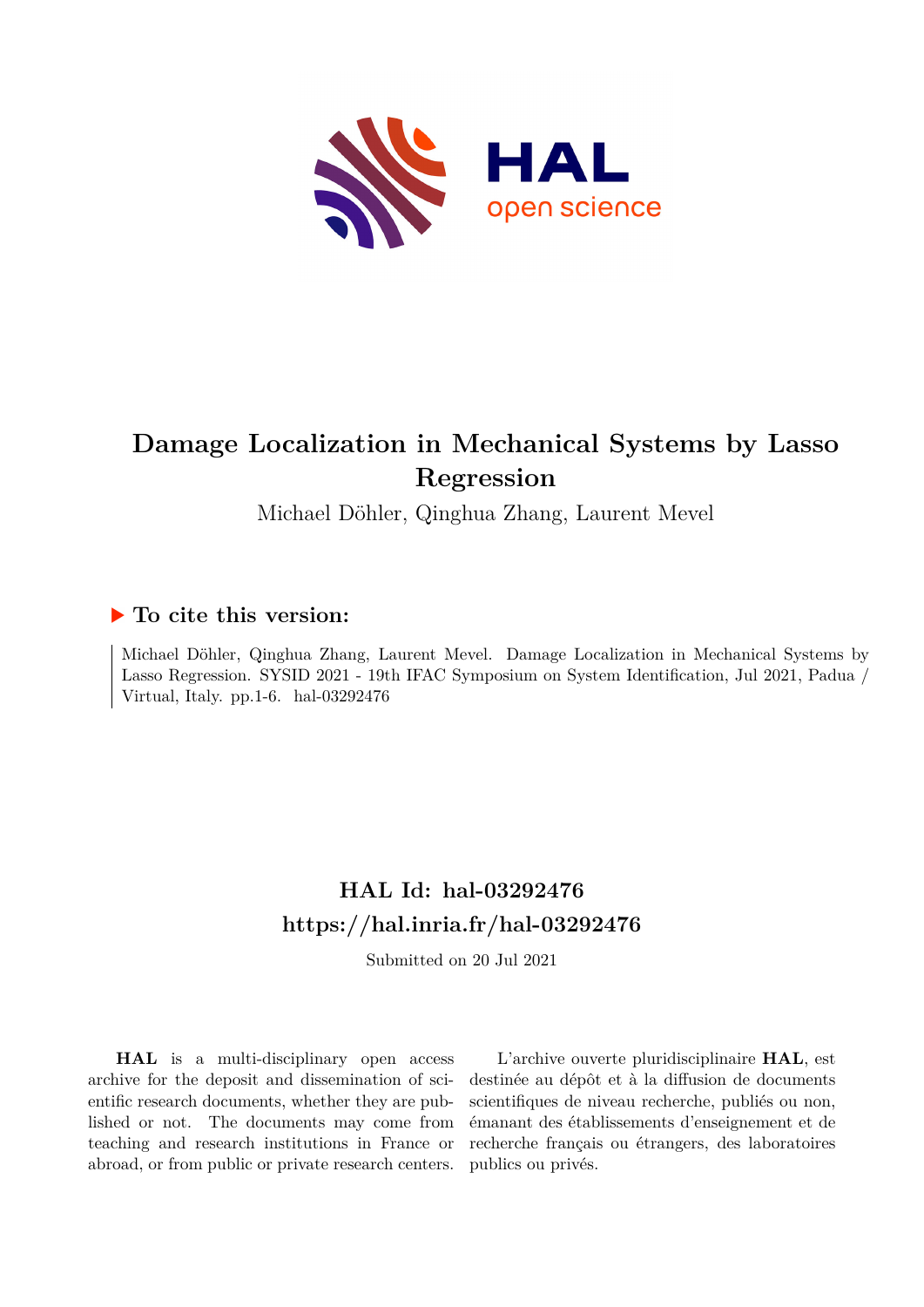# Damage Localization in Mechanical Systems by Lasso Regression

## Michael Döhler Qinghua Zhang Laurent Mevel

Univ. Gustave Eiffel, Inria, Cosys-SII, I4S, Rennes, France (e-mails: michael.doehler@inria.fr, qinghua.zhang@inria.fr, laurent.mevel@inria.fr).

Abstract: Early signs of mechanical characteristic changes are essential for structural health monitoring (SHM). Due to the complexity of civil, mechanical or aeronautical structures, SHM is often faced with high dimensional mechanical characteristics together with limited sensor instrumentation. In this paper, Lasso regression is applied to address this complexity issue, based on its ability for solving large regression problems. The mechanical vibration model is first appropriately transformed into a linear regression model, with its parameters corresponding to small changes in the monitored mechanical characteristics, then these parameters are estimated from mechanical sensor signals under the assumption that most of the parameters are zeros. The performance of the proposed method is illustrated with a simulated truss structure.

Keywords: Fault isolation, mechanical system, damage localization, vibrations, regression, Lasso

#### 1. INTRODUCTION

Vibration analysis plays an important role in structural health monitoring (SHM), notably for civil, mechanical and aeronautical structures (Farrar and Worden, 2007; Brownjohn, 2007). Structural damages cause changes in the characteristics of the associated mechanical system. Early signs of these changes are essential for deciding appropriate operations in order to prevent serious damages possibly implying dramatic consequences, such as complete structural failures. Vibration analysis is a powerful tool to detect and to localize such early signs. In this context, the tasks of damage detection and localization correspond to fault detection and isolation investigated in the literature on fault diagnosis.

There exist purely data-based methods for mechanical structure monitoring (Carden and Fanning, 2004), in particular for damage detection, see e.g. (Basseville et al., 2000; Balmes et al., 2006; Fassois and Sakellariou, 2009; Ramos et al., 2010; Viefhues et al., 2018). Such methods have the advantage of being easily applicable to structures sufficiently equipped with sensors collecting data, but they provide limited information about the physical origin of detected structural changes. In contrast, model-based methods are more powerful in terms of damage localization and diagnosis by associating physical model properties to sensor measurements (Teughels and De Roeck, 2005; Döhler et al., 2016), but more design efforts are required for the application of such methods (Allahdadian et al., 2019). The method proposed in this paper falls into the second category.

In a large and complex mechanical structure, damages may occur at many different places. In terms of a finite element (FE) model, damage localization consists in isolating the parameters of elements affected by damages, typically among a large number of elements involved in the FE model (Brownjohn et al., 2001; Simoen et al., 2015). This complexity, due to a large number of elements subject to damages, should be taken into account in the design of damage localization methods. Furthermore, random estimation uncertainties due to modeling errors and noisy measurements from limited sensors impair the analysis for damage localization in a large parameter space.

In this paper, Lasso regression (Tibshirani, 1996) will be applied to mechanical structure damage localization. Under the assumption that only a small number of parameters are non zeros (sparseness assumption), Lasso (least absolute shrinkage and selection operator) is able to address regression problems involving a large number of parameters based on fewer data than those required by conventional regression methods or by statistical tests. In the context of damage localization, damages are represented by deviations of model parameters from their nominal values. Lasso will be applied to the estimation of such parameter deviations, by assuming that only a small number of parameters would deviate from their nominal values. As a matter of fact, it is unlikely that many different components of a structure are damaged at the same time. Though damages may happen at many different places in a mechanical structure, only a few of them would occur simultaneously.

However, like other methods for sparse regression, Lasso is usually applied to problems formulated in the form of linear regressions, whereas mechanical structures are dynamic systems described with state-space models involving internal states. This formalism incompatibility represents a major difficulty for the application of sparse regression techniques to mechanical structure damage localization. A key step of the method proposed in this paper consists of establishing a link between these two formalisms, for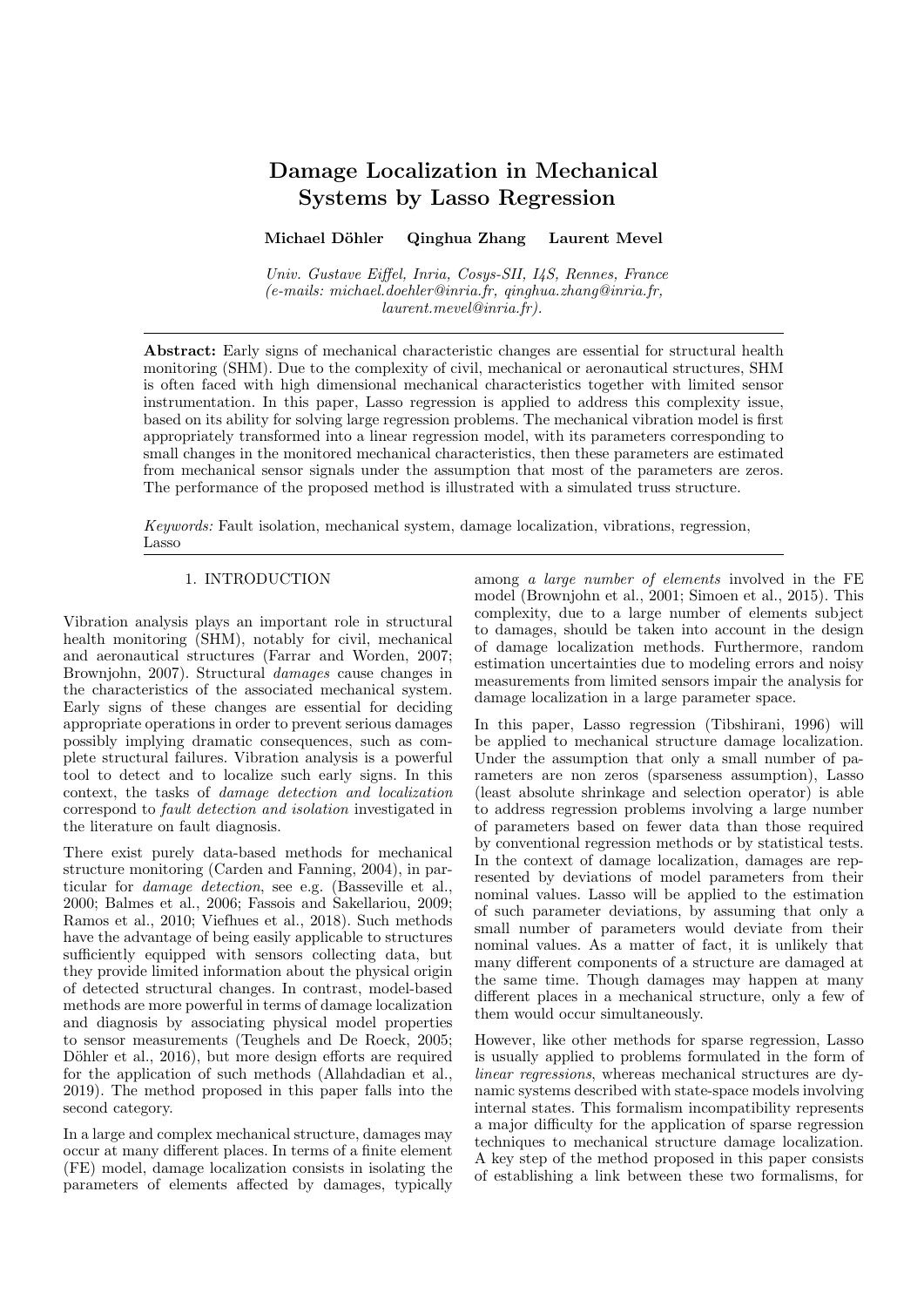efficient application of Lasso regression to damage localization.

It is assumed in this paper that a FE model of the monitored mechanical structure is available, in order to localize damages in terms of changes in its parameters. A discrete time state-space model will also be established in order to process sensor data sampled at discrete time instants. Inspired by the results reported in (Zhang and Basseville, 2014; Döhler et al., 2015; Döhler et al., 2017), this state-space model will be transformed in several steps in order to obtain a linear regression relating the mechanical sensor data to the monitored changes in the parameters of the FE model.

## 2. DIFFERENTIAL AND STATE-SPACE MODELS

Based on Newton's laws of motion and on spatial discretization, the vibration behavior of a mechanical structure subject to unknown ambient excitations is generally described by a vectorial ordinary differential equation (ODE)

$$
\mathcal{M}\ddot{\mathcal{X}}(t) + \mathcal{C}\dot{\mathcal{X}}(t) + \mathcal{K}\mathcal{X}(t) = f(t)
$$
 (1)

where t denotes the time;  $\mathcal{M}, \mathcal{C}, \mathcal{K} \in \mathbb{R}^{m \times m}$  are mass, damping, and stiffness matrices, respectively;  $\mathcal{X}(t) \in \mathbb{R}^m$ is the displacement vector of  $m$  degrees of freedom of the structure; and  $f(t) \in \mathbb{R}^m$  is some external unmeasured force, treated as random disturbances. Matrices  $M, C, K$ usually result from a spatial discretization of the structure by a finite element model, which is supposed to be known in the nominal state.

If the mechanical system described by the ODE equation (1) is equipped with accelerometers, they are installed at particular positions of the structure, delivering acceleration signals corresponding to  $L_a\mathcal{X}(t)$ , with a matrix  $L_a$  selecting some components of the acceleration vector  $\mathcal{X}(t)$ . Similarly, when velocity and displacement sensors are available, they deliver respectively velocity and displacement signals corresponding to  $L_v\ddot{\mathcal{X}}(t)$  and  $L_d\mathcal{X}(t)$ with two selection matrices  $L_v$  and  $L_d$ . Typically the number of available sensors is much smaller than the dimension of  $\mathcal{X}(t)$ . This lack of sensors represents a major difficulty for mechanical structure SHM.

As sensor signals are sampled at discrete time instants ,say  $t_k = k\tau$  (with  $k = 0, 1, 2, \ldots$  and some sampling period  $\tau$ ), it is more convenient to process the data with a discrete time model. Discretizing the ODE (1) in time then results in a discrete-time state space system model (Juang, 1994):

$$
\begin{cases}\nz_{k+1} = Fz_k + w_k \\
y_k = Hz_k + v_k\n\end{cases} \tag{2}
$$

where the state vector  $z_k = \left[ \mathcal{X}(k\tau)^T \dot{\mathcal{X}}(k\tau)^T \right]^T \in \mathbb{R}^n$ with  $n = 2m$ , the measured output vector  $y_k \in \mathbb{R}^r$  is filled with  $r$  sensor signals, and the system matrices

$$
F = \exp(F^c \tau) \in \mathbb{R}^{n \times n}, \quad F^c = \begin{bmatrix} 0 & I \\ -\mathcal{M}^{-1} \mathcal{K} & -\mathcal{M}^{-1} \mathcal{C} \end{bmatrix}, \tag{3}
$$

$$
H = [L_d - L_a \mathcal{M}^{-1} \mathcal{K} \quad L_v - L_a \mathcal{M}^{-1} \mathcal{C}] \in \mathbb{R}^{r \times n}, \tag{4}
$$
  
with selection matrices  $I, I, I$  related to the positions

with selection matrices  $L_d, L_v, L_a$  related to the positions of displacement, velocity or acceleration sensors, respectively. The state noise  $w_k$  and output noise  $v_k$  are unmeasured and assumed to be Gaussian, zero-mean and white. In this paper, damage localization will be focused on the stiffness properties of the ODE model (1), corresponding to changes related to the parameters of structural elements. The stiffness matrix  $K$  is a function of these parameters. For the purpose of localizing damages in the structural elements, the stiffness matrix  $K$  can be parametrized by a vector of *independent parameters*  $\eta$  corresponding to the structural elements with  $\mathcal{K} = \mathcal{K}(\eta)$ . Changes in the physical parameter  $\eta$  provoke changes in the eigenstructure of system (1), and consequently of system (2). The related eigenstructure parameter vector  $\theta$  is defined in the following.

The eigenvalues  $\mu_i \in \mathbb{C}$  and eigenvectors  $\phi_i \in \mathbb{C}^m$  of system  $(1)$  are  $2m$  pairs of scalar values and vectors satisfying

$$
(\mathcal{M}\mu_i^2 + \mathcal{C}\mu_i + \mathcal{K})\phi_i = 0, \quad i = 1, 2, \dots, 2m.
$$

They are related to the eigenvalues  $\lambda_i$  and eigenvectors  $\psi_i$ of the matrix  $F$  in (2), which satisfy

$$
F\psi_i = \lambda_i \psi_i, \quad i = 1, 2, \dots, n = 2m,
$$
\n<sup>(5)</sup>

through

$$
\lambda_i = e^{\mu_i \tau}, \quad \psi_i = \begin{bmatrix} \phi_i \\ \mu_i \phi_i \end{bmatrix}.
$$
 (6)

Assume that the eigenstructure of the considered system contains only complex modes. Then, the eigenvalues  $\mu_i$ consist of  $m$  complex conjugate pairs, so do the eigenvalues  $\lambda_i$ . Let

$$
\mu \triangleq [\mu_1, \mu_2, \dots, \mu_m]^T \in \mathbb{C}^m, \quad \lambda \triangleq [\lambda_1, \lambda_2, \dots, \lambda_m]^T \in \mathbb{C}^m
$$
  
be the vectors containing *m* of the 2*m* eigenvalues, one out  
of each of the *m* complex conjugate pairs, and

$$
\phi \triangleq [\phi_1, \phi_2, \dots, \phi_m] \in \mathbb{C}^{m \times m}
$$

be composed of the corresponding eigenvectors. The eigenvalues contained in  $\mu$  and eigenvectors in  $\phi$  could be used to parametrize the state-space model (2), but they have the drawback of being complex numbers, whereas the variables and matrices involved in (2) are all of real values. To avoid complex valued parametrization, the eigenvalues and eigenvectors  $(\mu_i, \phi_i)$  are then replaced by the equivalent real eigenstructure parameter vector  $\theta \in \mathbb{R}^{2m+2m^2}$  defined as

$$
\theta \triangleq \begin{bmatrix} \Re(\mu) \\ \Im(\mu) \\ \vec{\mathbf{v}}(\mathcal{R}(\phi)) \\ \vec{\mathbf{v}}(\mathcal{R}(\phi)) \end{bmatrix}
$$
(7)

where  $\Re$  and  $\Im$  denote respectively the real part and the imaginary part of a complex vector or matrix.

Assume that the matrix  $F$  in  $(5)$  is diagonalizable, then

$$
F = T(\theta)A(\theta)T^{-1}(\theta)
$$
\n(8)

with real matrices

$$
A(\theta) = \begin{bmatrix} \text{diag}(\Re(\lambda)) & \text{diag}(\Im(\lambda)) \\ -\text{diag}(\Im(\lambda)) & \text{diag}(\Re(\lambda)) \end{bmatrix},
$$
(9)

$$
T(\theta) = \begin{bmatrix} \Re(\phi) & \Im(\phi) \\ \Re(\phi \operatorname{diag}(\mu)) & \Im(\phi \operatorname{diag}(\mu)) \end{bmatrix}.
$$
 (10)

Similarly, following from  $(3)$ ,  $(4)$  and  $(8)$ , the matrix H is then rewritten as

$$
H = [L_d \ L_v] + [0_{r,m} \ L_a] \ T(\theta) A_c(\theta) T^{-1}(\theta) \tag{11}
$$

where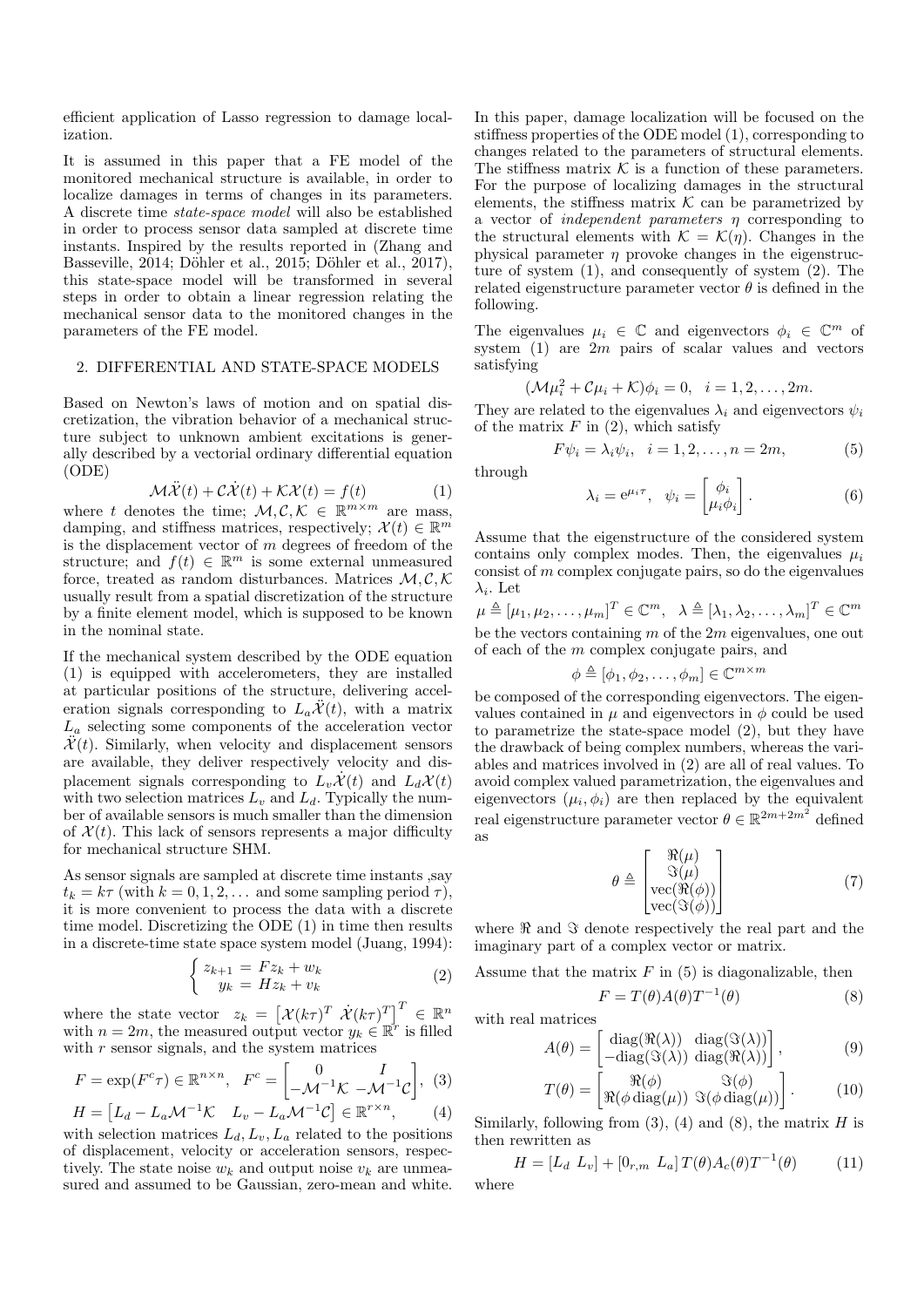$$
A_c(\theta) = \begin{bmatrix} \text{diag}(\Re(\mu)) & \text{diag}(\Im(\mu)) \\ -\text{diag}(\Im(\mu)) & \text{diag}(\Re(\mu)) \end{bmatrix}.
$$

With the parametrization of F and H by  $\theta$  expressed in  $(8)$  and  $(11)$ , the state-space model  $(2)$  is rewritten as

$$
z_{k+1} = T(\theta)A(\theta)T^{-1}(\theta)z_k + w_k
$$
 (12a)  

$$
y_k = ([L_d L_v] + [0_{r,m} L_a]T(\theta)A_c(\theta)T^{-1}(\theta)) z_k + v_k.
$$
 (12b)

It is assumed that the nominal values of the mechanical system matrices  $\mathcal{M}, \mathcal{C}$  and  $\mathcal{K}$  are available, typically based on a finite element model of the monitored structure. The nominal value  $\theta^0$  of the parameter vector  $\theta$  is then accordingly deduced.

In the following sections, a perturbation analysis will be performed so that small changes in  $\theta$  will appear as additive terms in the state-space model. Then, a link to the physical parameterization  $\eta$  will be made, and damage localization will be made in terms of changes in  $\eta$ .

#### 3. PERTURBATION ANALYSIS

In the state-space model (2), parametrized as in (12), the unknown changes in parameter vector  $\theta$  appear in the system matrices  $F(\theta)$  and  $H(\theta)$ , which are in product with the unknown state vector  $z_k$ . In order to efficiently apply Lasso regression for damage localization, the state-space model will be transformed through a perturbation analysis based on a small parameter change assumption, so that the changes in parameter vector  $\theta$  appear as additive terms.

Let  $\theta^0$  be the nominal value of  $\theta$ , and assume a small change

$$
\theta = \theta^0 + \varepsilon \theta^1. \tag{13}
$$

Then accordingly

$$
A(\theta) = A(\theta^0) + \varepsilon A(\theta^1) \triangleq A^0 + \varepsilon A^1,\tag{14a}
$$

$$
A_c(\theta) = A_c(\theta^0) + \varepsilon A_c(\theta^1) \triangleq A_c^0 + \varepsilon A_c^1, \tag{14b}
$$

$$
T(\theta) = T(\theta^0) + \varepsilon T(\theta^1) \triangleq T^0 + \varepsilon T^1.
$$
 (14c)

Let  $z_k^0$  be the state trajectory estimate assuming  $\theta = \theta^0$ that can be obtained from a Kalman filter based on the nominal system (2) with  $F = F(\theta^0)$  and  $H = H(\theta^0)$ , and assume that

$$
z_k = z_k^0 + \varepsilon z_k^1. \tag{15}
$$

Substitute (14) into (12) while neglecting high order terms in  $\varepsilon$ , the state-space model then becomes

$$
z_{k+1} \approx F^0 z_k + \Psi_k^{\theta} \tilde{\theta} + w_k \tag{16a}
$$

$$
y_k \approx H^0 z_k + \Phi_k^{\theta} \tilde{\theta} + v_k \tag{16b}
$$

where  $F^0 = T^0 A^0 (T^0)^{-1}$ , the matrices  $\Psi_k^{\theta} \in \mathbb{R}^{n \times q}$ and  $\Phi_k^{\theta} \in \mathbb{R}^{r \times q}$  with  $q = 2m + 2m^2$  are filled with known signals, as respectively detailed in Appendix A and Appendix B. The matrices  $\Psi_k^{\theta}$  and  $\Phi_k^{\theta}$  are fully computed from known signals, hence the parameter change  $\tilde{\theta}$  is additive in (16).

#### 3.1 Link to physical parametrization

In this paper, damage localization will be focused on changes in the stiffness matrix  $\mathcal{K} = \mathcal{K}(\eta)$ , while the mass and damping matrices  $\mathcal M$  and  $\mathcal C$  are assumed remaining unchanged. This is a typical case in structural health monitoring applications, and it can be easily generalized to changes in the other matrices. The physical parameter vector  $\eta = [\eta_1, \eta_2, ..., \eta_p]^T \in \mathbb{R}^p$  constitutes an independent parametrization, which is linked to the structural type and geometry. Usually, damage is related to changes in few components of  $\eta$ , which affect the entire parameter vector  $\theta$ . As in (13), the parameter  $\eta$  is decomposed into a nominal value and a small change by

$$
\eta = \eta^0 + \varepsilon \eta^1,
$$

and  $\tilde{\eta} = \varepsilon \eta^1$ .

The parameter vector  $\theta$  in (7) and the physical parameter vector  $\eta$  are related through (Heylen et al., 1998)

$$
\frac{\partial \mu_i}{\partial \eta_k} = -\frac{1}{a_i} \phi_i^T \frac{\partial \mathcal{K}(\eta)}{\partial \eta_k} \phi_i, \qquad (17)
$$
\n
$$
\frac{\partial \phi_i}{\partial \eta_k} = \sum_{l=1, l \neq i}^m \frac{1}{a_l} \frac{1}{\mu_l - \mu_i} \phi_l^T \frac{\partial \mathcal{K}(\eta)}{\partial \eta_k} \phi_i \phi_l + \sum_{l=1}^m \frac{1}{a_l^*} \frac{1}{\mu_l^* - \mu_i} \phi_l^H \frac{\partial \mathcal{K}(\eta)}{\partial \eta_k} \phi_i \phi_l^* \quad (18)
$$

where

$$
a_i = 2\mu_i \phi_i^T \mathcal{M} \phi_i + \phi_i^T \mathcal{C} \phi_i,
$$

 $\overset{\text{(**)}}{ }$  denotes the complex conjugate and  $\overset{\text{(}H\text{''})}{ }$  the conjugate transpose. Assembling the real and imaginary parts of (17) and (18) for  $i = 1, \ldots, m$  in the rows and for  $k = 1, \ldots, p$ in the columns leads to the Jacobian matrix

$$
\mathcal{J}_{\theta,\eta}=\frac{\partial\theta}{\partial\eta},
$$

which is computed at  $\theta^0$  and  $\eta^0$ , and thus

$$
\tilde{\theta} \approx \mathcal{J}_{\theta,\eta} \tilde{\eta}.
$$

Then, following from (16a) and (16b), the change detection problem in the physical parameter vector  $\eta$  is transformed to the detection of additive changes in the system

$$
z_{k+1} \approx F^0 z_k + \Psi_k^{\eta} \tilde{\eta} + w_k \tag{19a}
$$

$$
y_k \approx H^0 z_k + \Phi_k^{\eta} \tilde{\eta} + v_k, \qquad (19b)
$$

with

$$
\Psi_k^{\eta} = \Psi_k^{\theta} \mathcal{J}_{\theta,\eta} \tag{20}
$$

$$
\Phi_k^{\eta} = \Phi_k^{\theta} \mathcal{J}_{\theta,\eta}.
$$
\n(21)

### 4. DAMAGE LOCALIZATION BY LASSO REGRESSION

If the vectors of displacement  $\mathcal{X}$ , velocity  $\mathcal{\hat{X}}$  and acceleration  $\ddot{\mathcal{X}}$  were fully available directly from sensor signals, then it would be easy to apply Lasso to a sampled version of the ODE model (1). However, in practice, only a small number of selected components of these vectors are measured by sensors. For this reason, the state-space model (19) subject to additive parameter changes will be transformed into an equivalent linear regression model, through an advanced residual analysis of the Kalman filter, so that Lasso regression can be easily applied.

Design a Kalman filter for the nominal system, which is described by the state-space model (19), but with  $\tilde{\eta}$  = 0. This Kalman filter is implemented with the system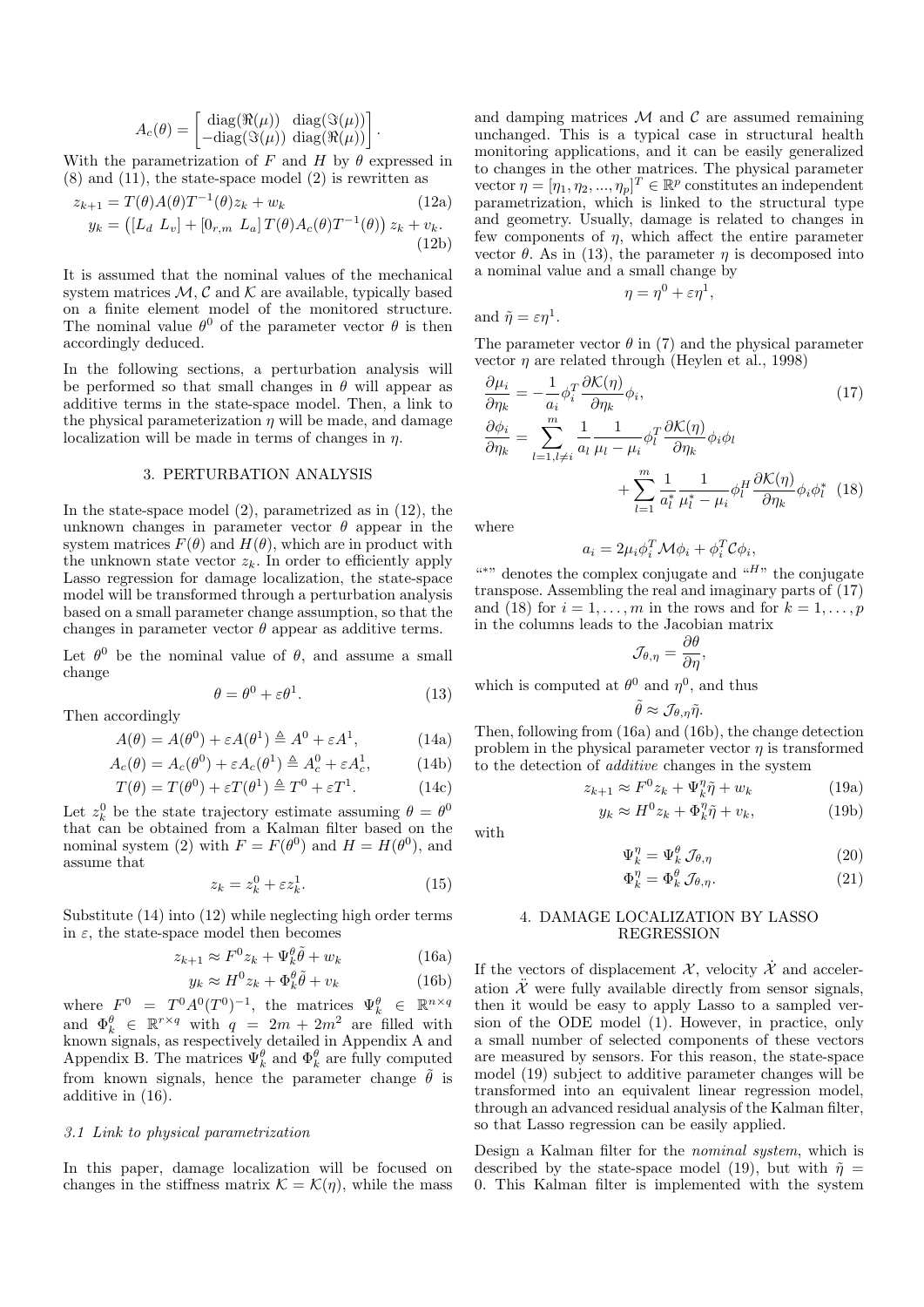matrices  $F^0$  and  $H^0$  in (19) and the noise covariance matrices

$$
\begin{bmatrix} Q & S \\ S^T & R \end{bmatrix} = \mathbf{E} \left( \begin{bmatrix} w_k \\ v_k \end{bmatrix} \begin{bmatrix} w_k^T & v_k^T \end{bmatrix} \right).
$$

Let  $K$  be the steady state Kalman gain and the innovation covariance matrix

$$
\Sigma = H^0 P (H^0)^T + R,\t\t(22)
$$

where  $P$  is the solution of the algebraic Riccati equation associated to the Kalman filter.

Apply this Kalman filter to the *possibly faulty system* (19). Denote the one step ahead prediction  $z_k^0 = z_{k|k-1}(\eta^0)$  and the innovation sequence

$$
\zeta_k \triangleq y_k - F^0 z_k^0.
$$

If actually  $\tilde{\eta} = 0$ , then it is well known that  $\zeta_k$  is a centered Gaussian white noise, otherwise the innovation sequence is biased and satisfies the linear regression equation (Zhang and Basseville, 2014):

$$
\zeta_k \approx (H^0 \Gamma_k + \Phi_k^{\eta}) \tilde{\eta} + e_k \tag{23}
$$

where 
$$
\Gamma_k
$$
 is recursively computed as

$$
\Gamma_{k+1} = F^0 (I_n - KH^0) \Gamma_k + \Psi_k^{\eta} - F^0 K \Phi_k^{\eta} \tag{24}
$$

$$
\Gamma_0 = 0,\tag{25}
$$

and  $e_k$  is a white Gaussian noise of zero mean with covariance  $\Sigma$  as expressed in (22).

In the linear regression equation (23), apart from the unknown parameter increment  $\tilde{\eta}$  and the white Gaussian noise  $e_k$ , the other involved variables are either known or can be recursively computed:  $\zeta_k$  is the innovation sequence of the Kalman filter,  $H^0$  is known,  $\Gamma_k$  is computed with (24), and  $\Phi_k^{\eta}$  is given by (21) (See Appendices A and B for the details about  $\Psi_k^{\theta}$  and  $\Phi_k^{\theta}$ ).

With the linear Gaussian model (23), damage detection then consists in testing  $\tilde{\eta} \neq 0$  against  $\tilde{\eta} = 0$ . This hypothesis testing problem can be solved by the generalized likelihood ratio (GLR) test. See (Basseville and Nikiforov, 1993) and also (Zhang and Basseville, 2014). In what follows, it is assumed that the application of the GLR test has already detected some damages. Then Lasso regression will be applied to localize the damages.

Given sensor data collected for  $k = 1, 2, ..., N$ , build a matrix  $\boldsymbol{X}$  and a vector  $\boldsymbol{y}$  as

$$
\boldsymbol{X} = \begin{bmatrix} H^0 \Gamma_1 + \Phi_1^{\eta} \\ H^0 \Gamma_2 + \Phi_2^{\eta} \\ \vdots \\ H^0 \Gamma_N + \Phi_N^{\eta} \end{bmatrix}, \quad \boldsymbol{y} = \begin{bmatrix} \zeta_1 \\ \zeta_2 \\ \vdots \\ \zeta_N \end{bmatrix} . \tag{26}
$$

Then, according to (23),

$$
y = X\tilde{\eta} + e \tag{27}
$$

with the error vector

$$
\boldsymbol{e} = \begin{bmatrix} e_1 \\ e_2 \\ \vdots \\ e_N \end{bmatrix} . \tag{28}
$$

Sparse estimation algorithms can be applied to efficiently solve equation (27) for  $\tilde{\eta}$  under the assumption that  $\tilde{\eta}$  has few non-zero components. In particular, Lasso (Tibshirani, 1996) consists in solving a regularized least squares problem:

$$
\hat{\tilde{\eta}} = \arg\min_{\tilde{\eta}} \left( \frac{1}{2N} \|\boldsymbol{X}\tilde{\eta} - \boldsymbol{y}\|_2^2 + \lambda \|\tilde{\eta}\|_1 \right) \tag{29}
$$

where  $\|\cdot\|_1$  and  $\|\cdot\|_2$  denote respectively the  $l_1$  norm and  $l_2$  norm, and  $\lambda > 0$  is a weighting coefficient.

The term  $\lambda \|\tilde{\eta}\|_1$  controls the number of non-zero components in the Lasso estimate  $\hat{\tilde{\eta}}$ . A tricky point is how to choose the value of  $\lambda$  in practice. The number of nonzero components in the Lasso solution  $\hat{\tilde{\eta}}$  decreases when  $\lambda$ increases, and there is a wide range of  $\lambda$  in which  $\hat{\tilde{\eta}}$  keeps the same number of non-zero components. The value of  $\lambda$ can be chosen at the middle of this range, by numerically exploring different values of  $\lambda$ . A numerical example will be given in the next section. Damages are then localized in terms of non-zero components of  $\hat{\tilde{\eta}}$ .

### 5. NUMERICAL EXAMPLE

In this example, the proposed method is applied to damage localization for a simulated truss structure with 25 elements of equal stiffness properties, as illustrated in Fig. 1. Each truss element has a Young's modulus of  $E =$ 14.4 GPa and a cross-sectional area of  $A = (10/144)$  m<sup>2</sup>. Each non-diagonal truss element has a length of  $L = 10$  m. The parameter vector  $\eta = [\eta_1, ..., \eta_{25}]^T$  is defined as the axial stiffness of each of the elements. Damage is simulated by decreasing the stiffness of elements 3 and 7 by 20% each. The structure is excited by Gaussian white noise forces acting at the six positions indicated by arrows in Fig. 1. Six acceleration sensors are attached to these positions in vertical direction, as symbolized by the blue nodes in the same figure. The standard deviation of the measurement noises is equal to 5% of the standard deviation of the sensor signals. Sensor data records are generated with different data lengths N (the number of time instants at which sensor data are sampled) at a sampling frequency of 100 Hz.



Fig. 1. Truss structure comprising 25 elements, with six sensors.

To apply Lasso to damage localization, as formulated in (29), it is necessary to choose the value of the weighting coefficient  $\lambda$ . The number of non-zero components in the Lasso estimate  $\hat{\eta}$  decreases when  $\lambda$  increases. An example is given in Fig. 2 for Lasso estimates based on  $N = 2000$  data points. There is a wide range where the number of non-zero components, represented by red circles, remains 2. The value of  $\lambda$  is automatically selected at the middle of the widest range in which the number of non-zero components is constant.

Due to random uncertainties, sometimes damage localization yields wrong results. The rate of successful localization increases with the data sample length N. Based on 1000 random realizations simulated with each of the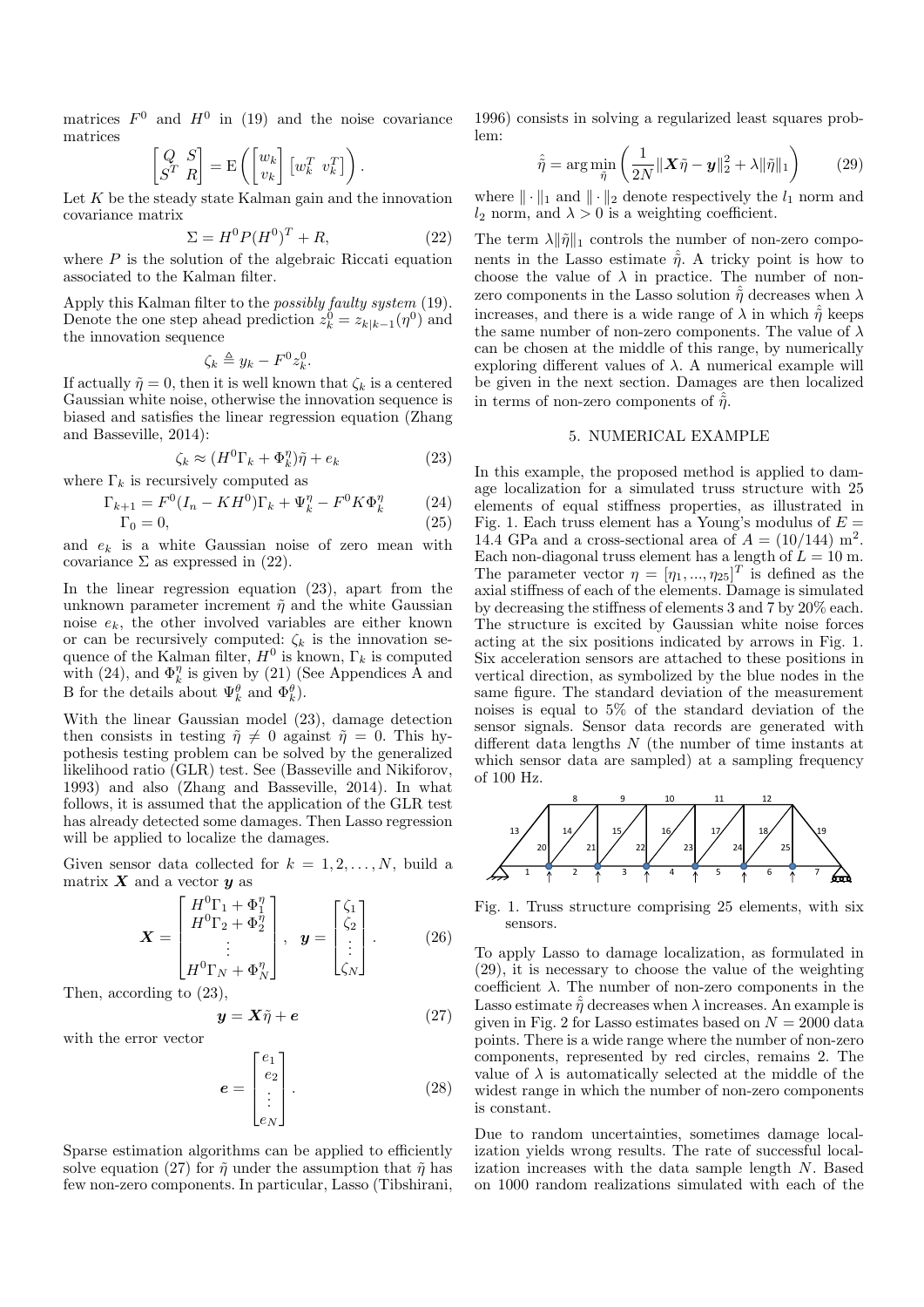

Fig. 2. Example of number of non-zero components of the Lasso estimate  $\hat{\tilde{\eta}}$  per  $\lambda$ . This number remains 2 in the range represented by red circles.



Fig. 3. Rate of successful damage localization by Lasso evaluated over 1000 random realizations simulated with each of the data sample lengths  ${\cal N}$   $\,$   $\,$   $\,$ 2000, 3000, 4000, 5000, 6000.

data sample lengths  $N = 2000, 3000, 4000, 5000, 6000$ , the rates of successful localization are shown in Fig. 3. In these results, localization is successful in 81.6% of the simulated realizations with  $N = 2000$ , and 99.6% with  $N = 6000$ . For the simulations with  $N = 10000$ , the simulated damages have been correctly localized in all the 1000 random realizations.

#### 6. CONCLUSIONS

In this paper, the ability of Lasso regression for addressing the complexity issue in SHM is illustrated through its application to a simulated truss structure. Due to limited available sensors subject to random measurement noises, traditional methods require the processing of large data sets in order to localize damages corresponding to changes in some mechanical characteristic parameters within a large dimensional parameter space. The reported results

show that Lasso can correctly localize damages by processing moderately large data sets. This preliminary study will be completed by more realistic simulations and laboratory experiments in future works.

#### Appendix A. STATE EQUATION PERTURBATION

Consider the above perturbation for the state equation (12a). By using the approximation

$$
(T^{0} + \varepsilon T^{1})^{-1} \approx (T^{0})^{-1} - \varepsilon (T^{0})^{-1} T^{1} (T^{0})^{-1},
$$

consider the matrix  $T(\theta)A(\theta)T^{-1}(\theta)$  in (12) as a perturbed matrix  $T^0A^0(T^0)^{-1}$ , then

$$
T(\theta)A(\theta)T^{-1}(\theta) = (T^0 + \varepsilon T^1)(A^0 + \varepsilon A^1)(T^0 + \varepsilon T^1)^{-1}
$$
  
\n
$$
\approx T^0 A^0 (T^0)^{-1} + \varepsilon (T^1 A^0 (T^0)^{-1} +
$$
  
\n
$$
T^0 A^1 (T^0)^{-1} - T^0 A^0 (T^0)^{-1} T^1 (T^0)^{-1})
$$

where the terms involving  $\varepsilon^2$ ,  $\varepsilon^3$  have been omitted. Then, using  $(15)$ ,

$$
T(\theta)A(\theta)T^{-1}(\theta)z_k \approx T^0 A^0 (T^0)^{-1} z_k + \varepsilon \Big( T^1 A^0 (T^0)^{-1} + T^0 A^1 (T^0)^{-1} - T^0 A^0 (T^0)^{-1} T^1 (T^0)^{-1} \Big) z_k^0.
$$
 (A.1)

In the above parenthesis in product with  $z_k^0$ , the matrices  $T^0$ ,  $A^0$  are independent of  $\theta$ ,  $A^1$  and  $T^1$  are linearly parametrized by  $\theta^1$ , see (14). Let the small change in  $\theta$ (see  $(13)$ ) be denoted by

$$
\tilde{\theta} = \varepsilon \theta^1.
$$

The following lemma has been shown in (Döhler et al., 2017).

Lemma 1. It holds

$$
\varepsilon \left( T^1 A^0 (T^0)^{-1} + T^0 A^1 (T^0)^{-1} \right. \\
\left. - T^0 A^0 (T^0)^{-1} T^1 (T^0)^{-1} \right) z_k^0 \approx \Psi_k^{\theta} \tilde{\theta}, \quad (A.2)
$$

where matrix  $\Psi_k^{\theta} \triangleq \Psi_k^{(1)} + \Psi_k^{(2)} + \Psi_k^{(3)}$  is filled with known signals, as follows:

• 
$$
\Psi_k^{(1)} \triangleq \begin{bmatrix} 0 & 0 & \bar{l}_k^T \otimes I_m & \bar{l}_k^T \otimes I_m \\ \Psi_k^{(1,1)} & \Psi_k^{(1,2)} & \Psi_k^{(1,3)} & \Psi_k^{(1,4)} \end{bmatrix}
$$
, where  
\n
$$
\Psi_k^{(1,1)} = \Re(\phi^0) \bar{L}_k + \Im(\phi^0) \underline{L}_k
$$
\n
$$
\Psi_k^{(1,2)} = -\Im(\phi^0) \bar{L}_k + \Re(\phi^0) \underline{L}_k
$$
\n
$$
\Psi_k^{(1,3)} = (\bar{L}_k \Re(\mu^0) + \underline{L}_k \Im(\mu^0))^T \otimes I_m
$$
\n
$$
\Psi_k^{(1,4)} = (-\bar{L}_k \Im(\mu^0) + \underline{L}_k \Re(\mu^0))^T \otimes I_m,
$$
\nwith

$$
\begin{bmatrix} \bar{l}_k \\ \bar{l}_k \end{bmatrix} \triangleq A^0 (T^0)^{-1} z_k^0, \ \bar{L}_k \triangleq \text{diag}(\bar{l}_k), \ \underline{L}_k \triangleq \text{diag}(\underline{l}_k),
$$
  
where  $\bar{l}, \ l \in \mathbb{R}^m$ 

where  $\bar{l}_k, \underline{l}_k \in \mathbb{R}^m$ .

•  $\Psi_k^{(2)} \triangleq -T^0 A^0 (T^0)^{-1} P_k$ , where matrix  $P_k$  is defined analogously to  $\Psi_k^{(1)}$  when replacing  $\overline{l}_k$ ,  $\underline{l}_k$ ,  $\overline{L}_k$  and  $\underline{L}_k$ by  $h_k$ ,  $\underline{h}_k$ ,  $H_k$  and  $\underline{H}_k$ , respectively, where

$$
\begin{bmatrix} \overline{h}_k \\ \underline{h}_k \end{bmatrix} \triangleq (T^0)^{-1} z_k^0, \ \overline{H}_k \triangleq \text{diag}(\overline{h}_k), \ \underline{H}_k \triangleq \text{diag}(\underline{h}_k).
$$

•  $\Psi_k^{(3)} \triangleq [Q_k \ 0_{n,2m^2}]$ , where  $Q_k = \tau\,T^0 \begin{bmatrix} \overline{H}_k & \underline{H}_k \ \overline{H} & \overline{\overline{H}} \end{bmatrix}$  $H_k$   $-\overline{H}_k$  $\int$   $\left[ \text{diag}(\Re(\lambda^0)) - \text{diag}(\Im(\lambda^0)) \right]$  $\left[ \text{diag}(\Re(\lambda^0)) - \text{diag}(\Im(\lambda^0)) \right]$ <br>  $\left[ \text{diag}(\Im(\lambda^0)) - \text{diag}(\Re(\lambda^0)) \right]$